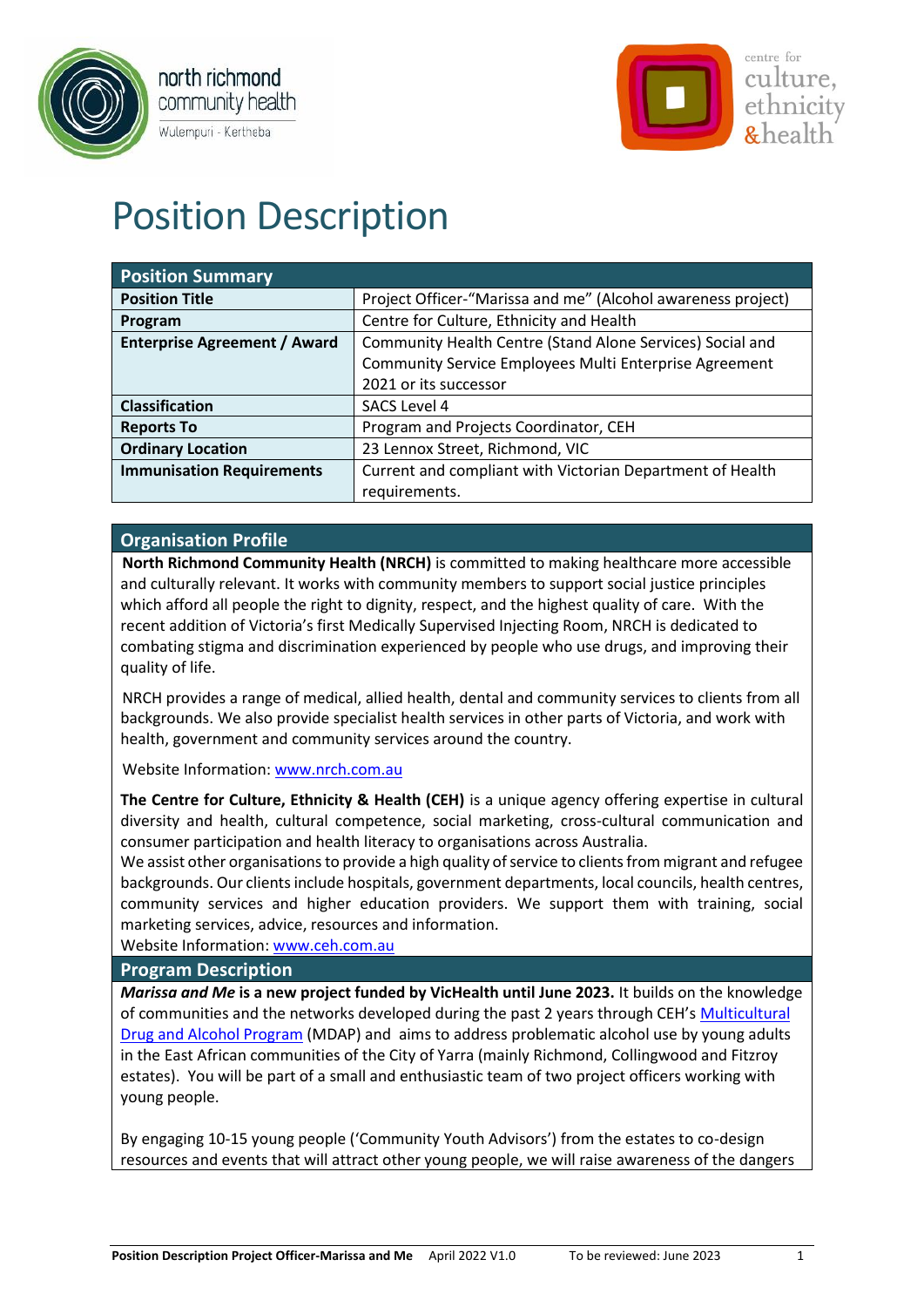





of alcohol abuse and the harmful industry tactics behind it. Community Youth Advisors will receive training and on-going support to remain engaged in the project.

There is also an outreach component of the project involving engaging with young people on the housing estate to provide positive health messages and referrals.

#### **Position Purpose**

The purpose of this role is to identify, engage and support young people with first or second-hand experience of alcohol abuse ('Community Youth Advisers') to take part in the project. They will be supported to develop resources, social media and organise events to raise awareness of problematic alcohol use amongst their peers. The Project Officer will support these vulnerable young people by organising meetings and workshops, providing training, co-organise events and provide case management when needed.

The Project Officer will provide outreach on the Public Housing Estates to engage with young people, promote positive health messages and guide them towards support and treatment for AoD use and mental health if required.

The role also requires networking with local youth agencies to promote the project, identify young people and coordinate supports.

#### **Key Responsibilities**

#### **Directly related to position:**

- Identify and engage 10 to 15 young adults of East African backgrounds (South Sudanese, Ethiopian, Eritrean, Somali) to provide insights and co-design ways of addressing alcohol abuse in their community.
- Organise meetings with these Community Youth Advisers to design project, resources and events
- Provide practical support to Community Youth Advisers if they need assistance with accessing housing, healthcare, legal support, etc. for themselves
- Develop and maintain networks with Youth and AoD services for shared learning and referral.
- Establish and maintain strong referral pathways for families and individuals.
- Provide education for young people on the estates around harm reduction.
- Maintain sound data collection practices, evaluation and report writing.

#### **Related to working for CEH:**

- Promote the work of CEH.
- Promote the health rights of young people from CALD backgrounds.
- Actively contribute to the growth and development of CEH.
- Support and develop cross-sectoral partnerships.
- Contribute to a positive and collaborative working environment.
- Other duties as directed by management.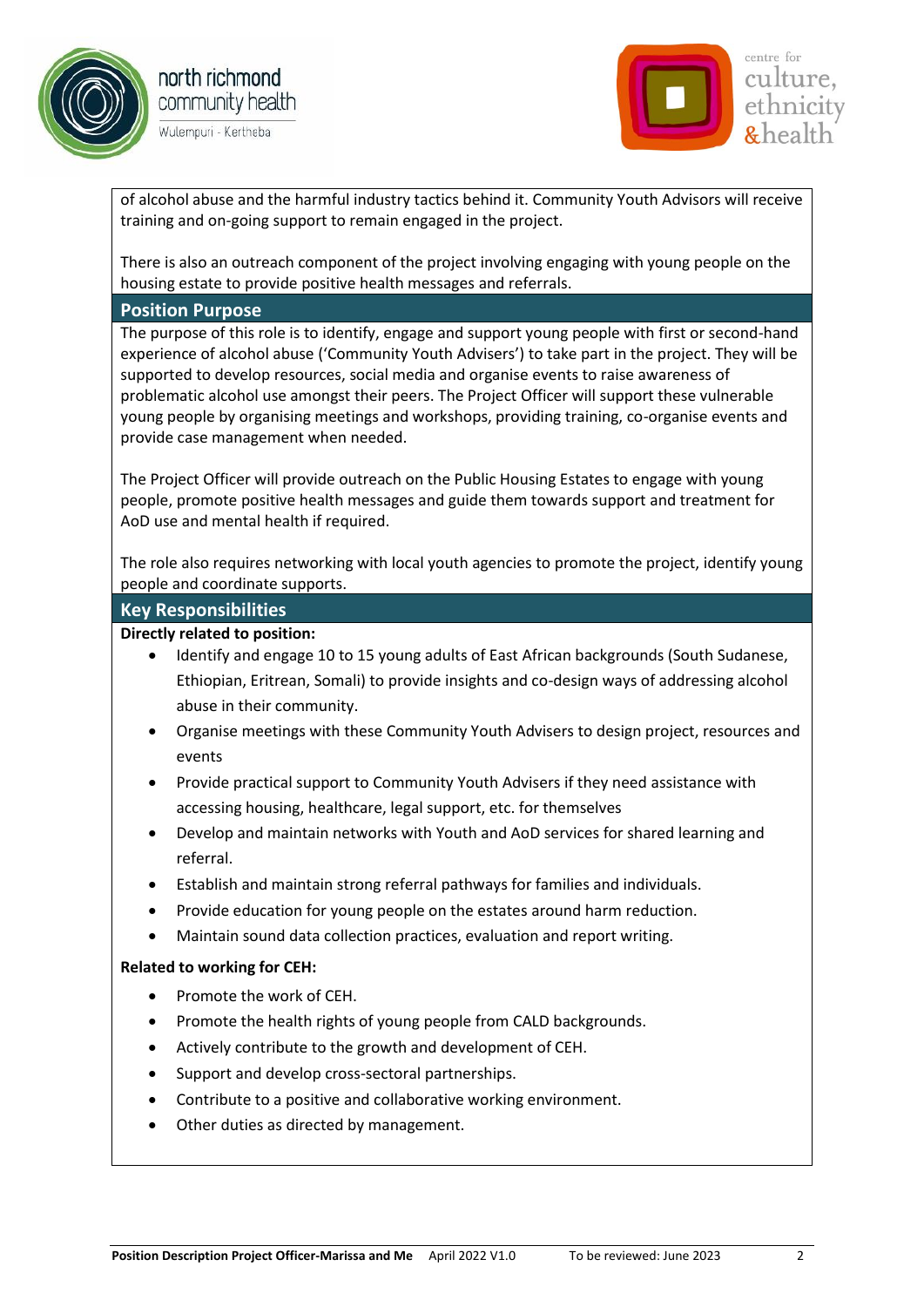

Wulempuri - Kertheba



| <b>KEY SELECTION CRITERIA</b>           |                                                                                                                                                                                                                                                                                                                                                                                                                                                                                                                                                                                                                                                |  |  |  |  |
|-----------------------------------------|------------------------------------------------------------------------------------------------------------------------------------------------------------------------------------------------------------------------------------------------------------------------------------------------------------------------------------------------------------------------------------------------------------------------------------------------------------------------------------------------------------------------------------------------------------------------------------------------------------------------------------------------|--|--|--|--|
| <b>Qualifications</b>                   |                                                                                                                                                                                                                                                                                                                                                                                                                                                                                                                                                                                                                                                |  |  |  |  |
| <b>Desired</b>                          | TAFE or University qualification in Youth Work, Social<br>work, Community Welfare or Community Development                                                                                                                                                                                                                                                                                                                                                                                                                                                                                                                                     |  |  |  |  |
| <b>Experience</b>                       |                                                                                                                                                                                                                                                                                                                                                                                                                                                                                                                                                                                                                                                |  |  |  |  |
| Essential                               | Demonstrated experience in working with refugee young<br>people in crisis, preferably in areas such as alcohol and<br>other drugs, homelessness, intergenerational conflict<br>Knowledge and skills in openly discussing sensitive topics<br>$\bullet$<br>such behavioural change, harm reduction,<br>intergenerational conflict.<br>Experience establishing and maintaining stakeholder<br>$\bullet$<br>relationships.<br>Strong case management skills.<br>Current active community networks.<br>$\bullet$<br>Minimum of 2 years demonstrated experience (paid or<br>$\bullet$<br>voluntary) in working with diverse ethnicities, religions, |  |  |  |  |
|                                         | age, genders and sexualities.                                                                                                                                                                                                                                                                                                                                                                                                                                                                                                                                                                                                                  |  |  |  |  |
| <b>Attributes, Qualities and Skills</b> |                                                                                                                                                                                                                                                                                                                                                                                                                                                                                                                                                                                                                                                |  |  |  |  |
| Essential                               | Demonstrated capability to self-manage.<br>٠<br>Ability to work effectively in a fast paced, dynamic<br>environment with limited supervision.<br>Ability to work out-of-hours and on weekends                                                                                                                                                                                                                                                                                                                                                                                                                                                  |  |  |  |  |
| Desirable                               | Solid written and verbal communication skills, with<br>$\bullet$<br>demonstrated experience in case-note writing<br>From a refugee or migrant background<br>Proficiency in at least one community language (Dinka,<br>$\bullet$<br>Arabic, Somali, Amharic, Oromo, Tigrinya or Swahili)                                                                                                                                                                                                                                                                                                                                                        |  |  |  |  |

# **Required Competencies, Core Values and Behaviours**

#### **Communication:**

- The ability to present information clearly and persuasively and seek out the ideas and views of others.
- The capacity to communicate appropriately in a variety of settings, while being consistently professional, concise and engaging.
- The ability to present well-constructed written communication.

#### **Problem solving:**

• The ability to coordinate information from a variety of sources; identify, define, and analyse operational problems and situations and anticipate potential roadblocks.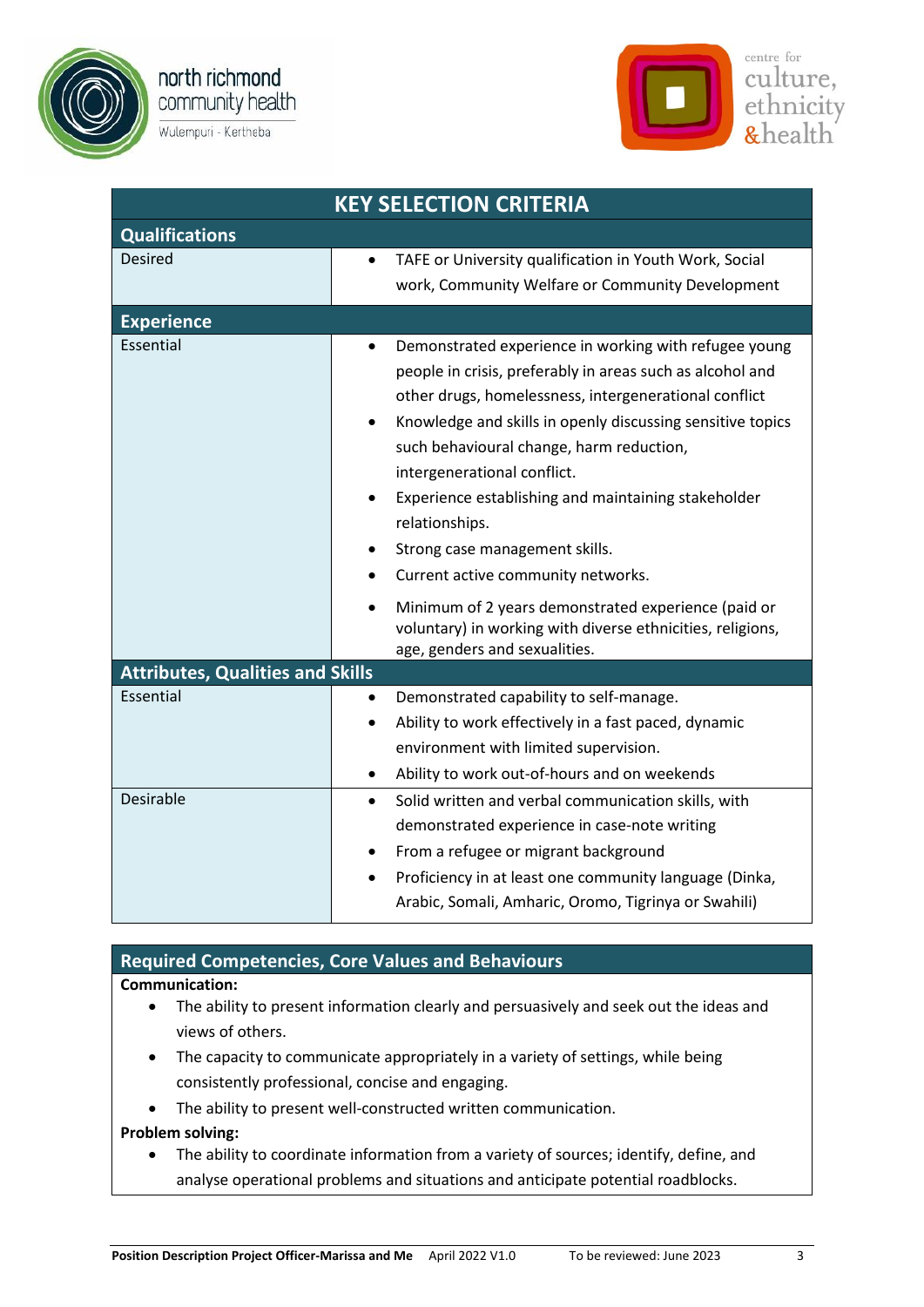





Solutions focussed approach to problem solving.

### **Teamwork:**

- The ability to collaborate with colleagues to seek solutions that are beneficial to all groups as well as forge successful teams among individuals with diverse perspectives and skills.
- Actively participates in team activities.
- Performs own roles and responsibilities efficiently to contribute to the program and organisation's objectives
- Seeks feedback to ensure work is consistent with expectations.
- Identifies opportunities to do things better, develops ideas with others and assists with the implementation of routine changes.

# **Interpersonal Relations:**

- Understand the importance of fostering positive relationships with co-workers and relevant external organizations.
- Treat all stakeholders with dignity, respect and fairness.
- Deal with differences of opinion fairly before they escalate into conflict and seek common ground among individuals when opinions differ.

# **Community Focus:**

- Is sensitive to communities' heritage, traditions and identity.
- Develops the knowledge and skills needed to provide quality client care.
- Maintains basic awareness of current community issues.

#### **Personal:**

- At all times, maintain a standard of conduct, reflective of the NRCH Code of Conduct, and those of relevant professional codes.
- Set annual goals for themselves in conjunction with the line manager and participates in their own annual Performance Management.
- Maintain an effective personal professional development plan.

# All NRCH appointments must:

- Conduct themselves in a manner consistent with organisation's Code of Conduct, Scope of Practice, Employment Contract, Cultural Competency standards and all other policies and procedures.
- Behave in a manner consistent with organisation's values of Innovation, Embracing Diversity, Equity of Access, Organisational Learning, Respect for Others, Openness and Connectedness with our Community
- Create and provide a child-safe environment and to the participation and empowerment of children. NRCH has zero tolerance of all forms of child abuse and all allegations and safety concerns will be treated very seriously. All NRCH staff and volunteers are required to contact authorities when they are worried about a child's safety. If you believe a child is at immediate risk of abuse contact 000.
- Participate in the NRCH risk management and quality improvement systems by being aware of responsibilities to identify, minimise and manage risks and identify opportunities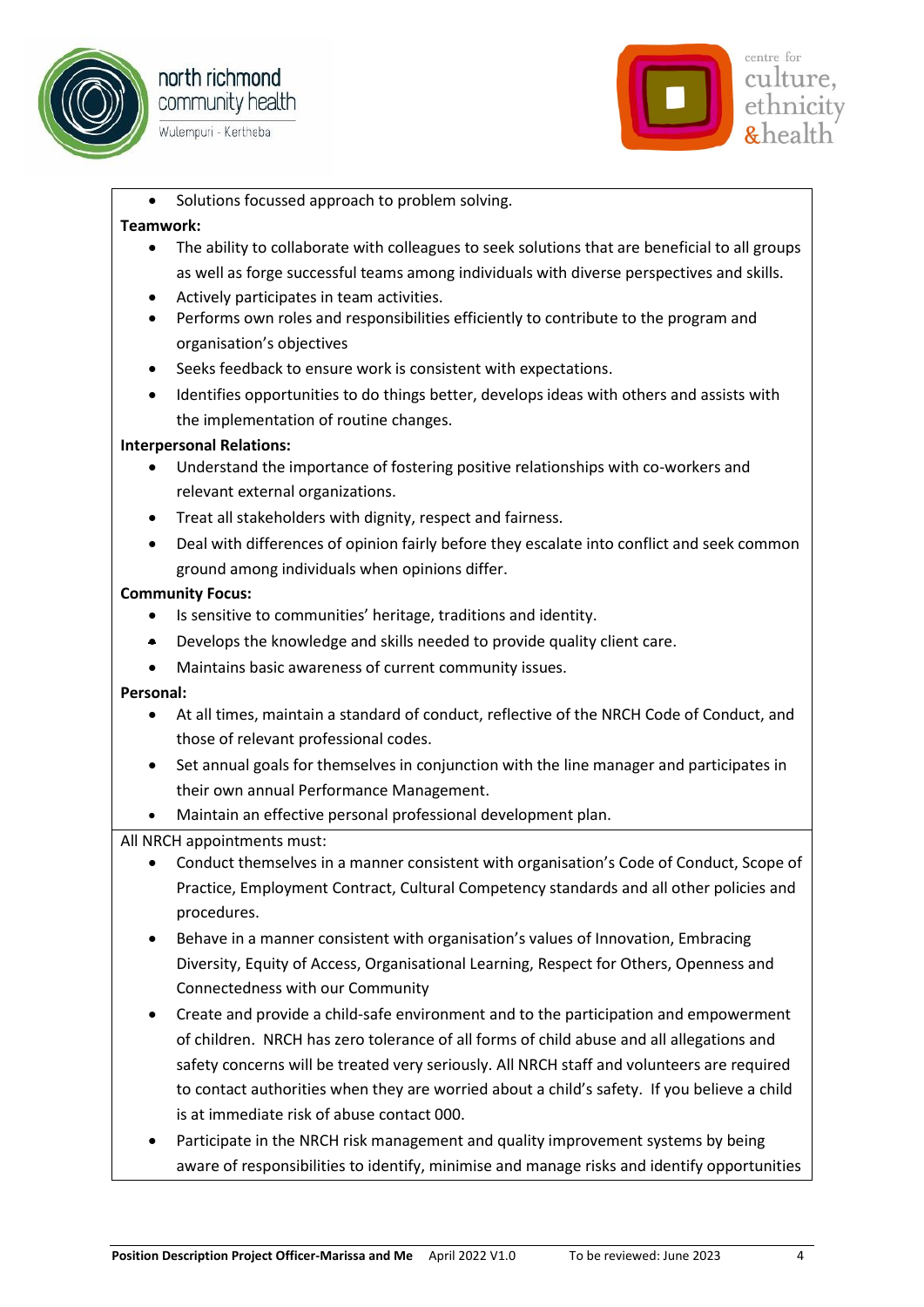





for continuous improvement in the workplace through communication and consultation with managers and colleagues.

- Contribute positively to a safe workplace by reporting hazards and incidents immediately to an OHS representative, committee member or manager. Employees must behave in a manner that fosters safe working practices.
- Adhere to NRCH infection control policies and procedures.
- Present for work on time, and follow notification guidelines when ill or late for work or applying for leave.
- Be subject to a six-month probationary period, wherein performance will be reviewed prior to the expiry of the probationary period and an ongoing employment decision will be communicated.
- Participate in annual performance reviews where all staff will have responsibility for an individually tailored work plan. All position descriptions are open to periodic review by management in consultation with staff.
- Participate in NRCH Accreditation processes as required;
- Work in the guidelines of the NRCH smoke-free environment, including within vehicles.
- Be willing to perform other duties as directed, in accordance with training, skills and experience.

#### **Further Information**

For enquiries relating to this position, contact Bernice at bernicem@nrch.com.au

#### **Job Demands Checklist**

North Richmond Community Health endeavours to provide a safe working environment for all staff. The table below describes the demands and risk factors associated with this job. Applicants must review this information to ensure they can comply with these requirements. Successful applicants will be required to sign the acknowledgment at the end of the position description to confirm their ability to perform the job demands of this position.

|     | <b>Frequency definitions:</b>                                                       |                                                            |
|-----|-------------------------------------------------------------------------------------|------------------------------------------------------------|
|     | $=$ Infrequent                                                                      | Activity may be required very infrequently                 |
|     | = Occasional                                                                        | Activity required occasionally, not necessarily all shifts |
|     | = Frequent                                                                          | Activity required most shifts, up to 50% of the time       |
|     | Activity that exists for the majority of each shift and may involve<br>$=$ Constant |                                                            |
|     |                                                                                     | repetitive movement for prolonged periods                  |
| N/A | = Not Applicable                                                                    | Activity not performed                                     |

| <b>Aspects of Normal Workplace</b> |                                  | <b>Frequency</b> |   |  |   |  |
|------------------------------------|----------------------------------|------------------|---|--|---|--|
| Description<br>Demands             |                                  |                  | O |  |   |  |
| <b>Physical Demands</b>            |                                  |                  |   |  |   |  |
| Sitting                            | Remain seated to perform tasks   |                  |   |  | x |  |
| Standing                           | Remain standing to perform tasks |                  |   |  | ж |  |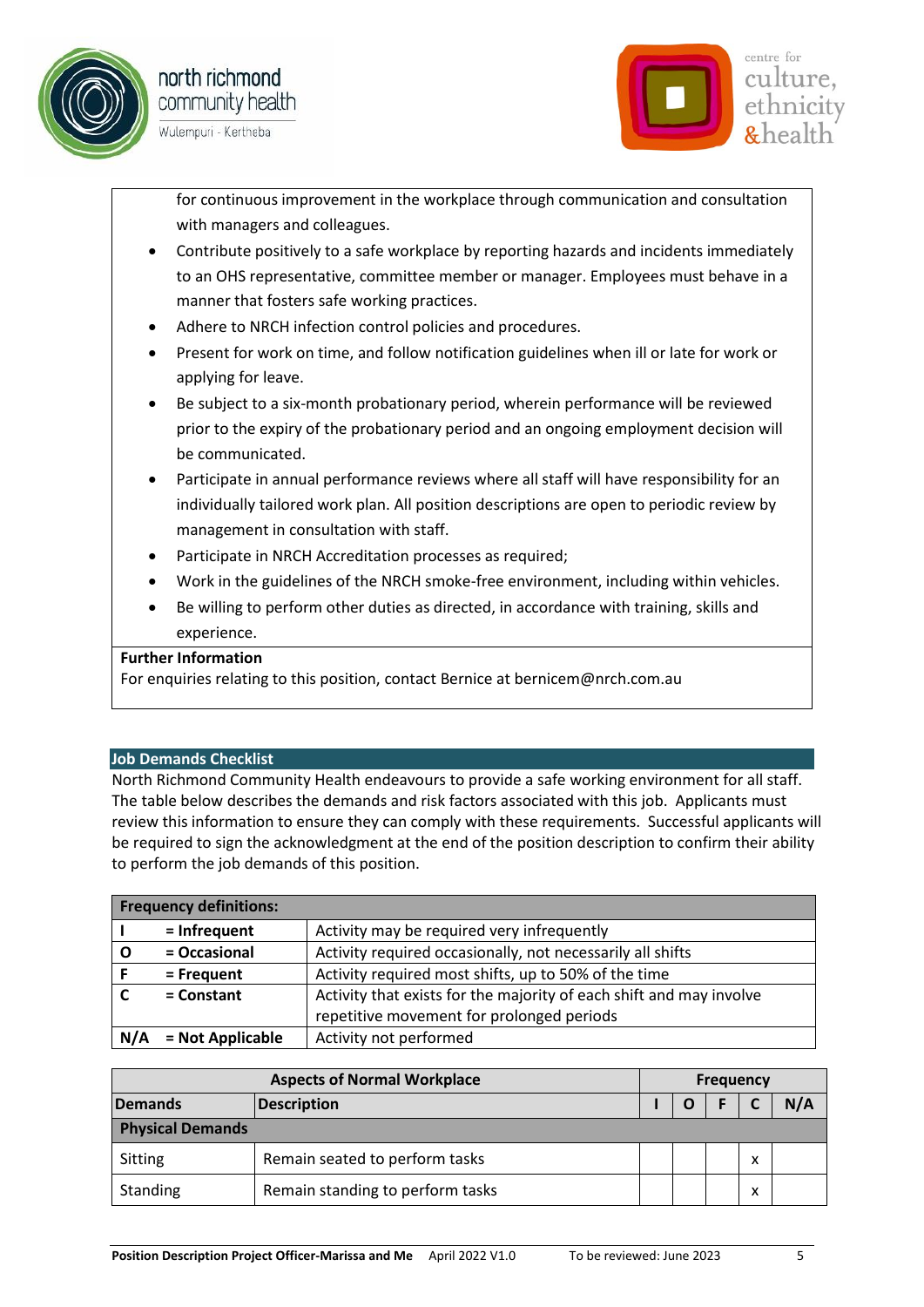





| <b>Aspects of Normal Workplace</b>     |                                                                                                                                     | <b>Frequency</b> |   |   |   |     |
|----------------------------------------|-------------------------------------------------------------------------------------------------------------------------------------|------------------|---|---|---|-----|
| <b>Demands</b>                         | <b>Description</b>                                                                                                                  | ı                | O | F | C | N/A |
| Walking                                | Periods of walking required to perform tasks                                                                                        |                  |   |   | x |     |
| Bending                                | Forward bending from waist to perform tasks                                                                                         |                  | x |   |   |     |
| Kneeling                               | Remaining in a kneeling position to perform tasks                                                                                   | x                |   |   |   |     |
|                                        | Light lifting and carrying                                                                                                          |                  | x |   |   |     |
| Lifting/Carrying                       | Moderate lifting and carrying                                                                                                       |                  | x |   |   |     |
|                                        | Assisted lifting (mechanical, equipment, person<br>assist)                                                                          | x                |   |   |   |     |
| Climbing,<br>Working at<br>Heights     | Ascending and descending ladders, steps, scaffolding                                                                                |                  |   |   |   | x   |
| Pushing/Pulling                        | Moving objects e.g. trolleys, beds, wheelchairs                                                                                     | x                |   |   |   |     |
| Reaching                               | Arms fully extended forward or raised above<br>shoulder                                                                             | x                |   |   |   |     |
| Crouching                              | Adopting a crouching posture to perform tasks                                                                                       |                  |   |   |   | x   |
| Foot Movement                          | Use of leg and/or foot to operate machinery                                                                                         |                  |   |   |   | x   |
| <b>Head Postures</b>                   | Holding head in a position other than neutral (facing<br>forward)                                                                   | x                |   |   |   |     |
| Fingers/Hand/<br>Arm Movement          | Repetitive movements of fingers, hands and arms<br>e.g. computer keyboarding                                                        |                  |   |   | x |     |
| Grasping/Fine<br>Manipulation          | Gripping, holding, clasping with fingers or hands                                                                                   | x                |   |   |   |     |
| <b>Driving</b>                         | Operating a motor vehicle e.g. Use of hospital cars,<br>deliveries, visiting clients, tractor, ride on mower,<br>forklift, bus etc. |                  | x |   |   |     |
| Using role specific<br>tools/equipment | Floor Polishing Machines, Floor Scrubbing Machines<br>and Vacuums                                                                   |                  |   |   |   | x   |

| <b>Aspects of Normal Workplace</b>              |                                                                                                 |  | <b>Frequency</b> |   |  |     |
|-------------------------------------------------|-------------------------------------------------------------------------------------------------|--|------------------|---|--|-----|
| Demands<br><b>Description</b>                   |                                                                                                 |  | O                |   |  | N/A |
| <b>Psychosocial Demands</b>                     |                                                                                                 |  |                  |   |  |     |
| <b>Distressed People</b>                        | Highly emotional people crying, upset, unhappy,<br>depressed. Eg. Emergency or grief situations |  |                  | x |  |     |
| Aggressive/<br>Unpredictable<br>People          | Raised voices, yelling, swearing, arguing. Eg.<br>Drug/alcohol, dementia, mental illness        |  |                  | x |  |     |
| Exposure to<br>Distressing<br><b>Situations</b> | Eg. Child abuse, delivering bad news, viewing<br>extreme injuries, viewing deceased             |  | x                |   |  |     |
| <b>Environmental Demands</b>                    |                                                                                                 |  |                  |   |  |     |
| <b>Security Concerns</b>                        | Concerns about safety and security of self, accessing<br>and leaving work, performing duties    |  | x                |   |  |     |